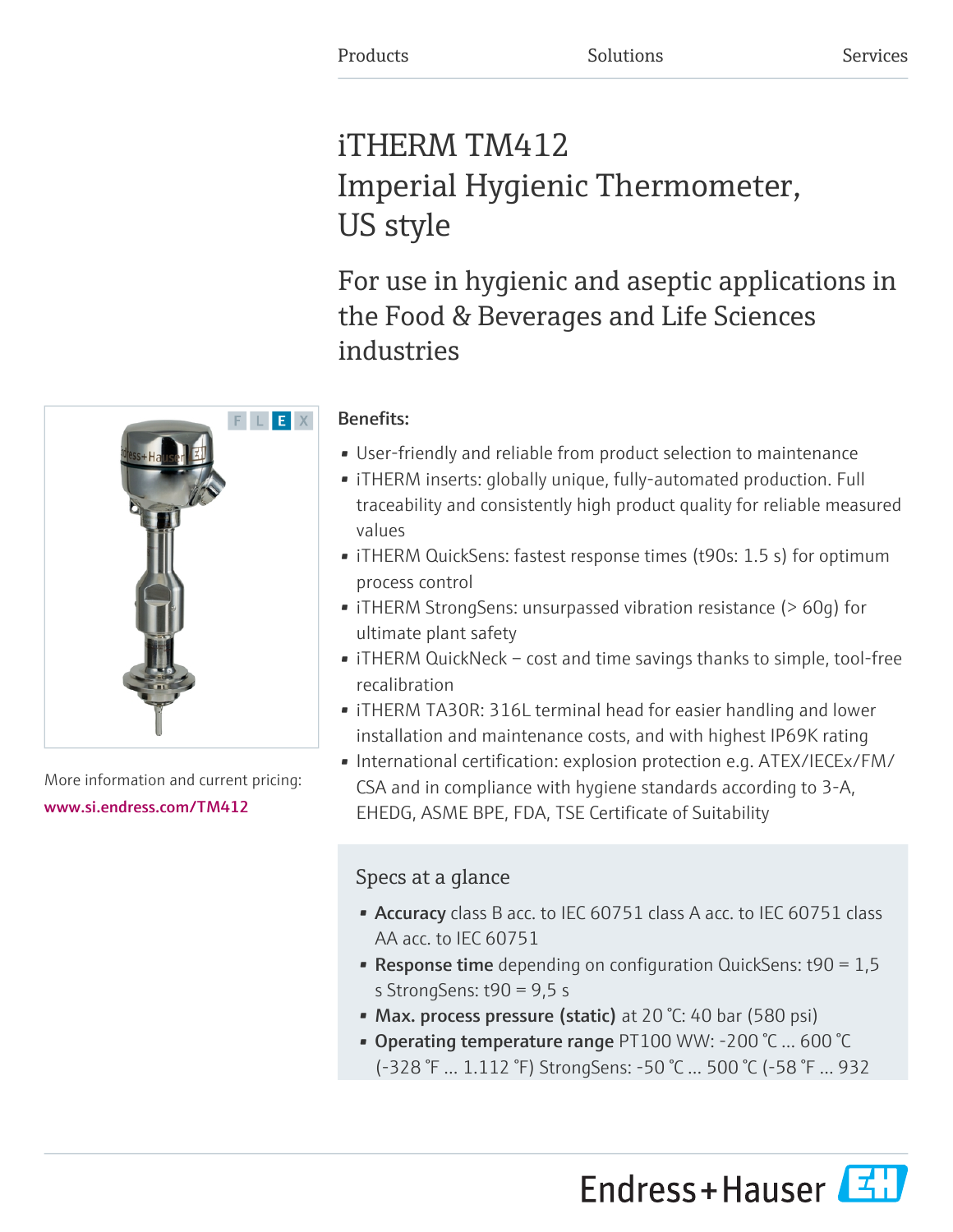°F) QuickSens: -50 °C … 200 °C (-58 °F … 392 °F) PT100 TF: -50 °C … 200 °C

• Max. immersion length on request 48"

Field of application: It has been designed to meet the requirements of the Food & Beverages and Life Sciences industries and complies with the highest quality standards. It offers a variety of versions within a clearly segmented standard product. The result: Time and cost savings by simple and fast product selection. It offers many technical innovations: iTHERM QuickSens, StrongSens or QuickNeck. This leads to distinctive reduction of maintenance costs, improved product quality, process efficiency and safety.

# Features and specifications

#### Thermometer Measuring principle

Resistance Temperature Detector

#### Characteristic / Application

imperial style modular temperature assembly hygienic/aseptic design (3-A®, EHEDG, ASME BPE, FDA) hygienic process connections with neck suitable for hazardous areas incl. protection tube QuickSens for fastest response time StrongSens for most robust design QuickNeck for easy and cost saving recalibration

#### Thermowell / protection tube

without incl. thermowell incl. T-/ellbow thermowell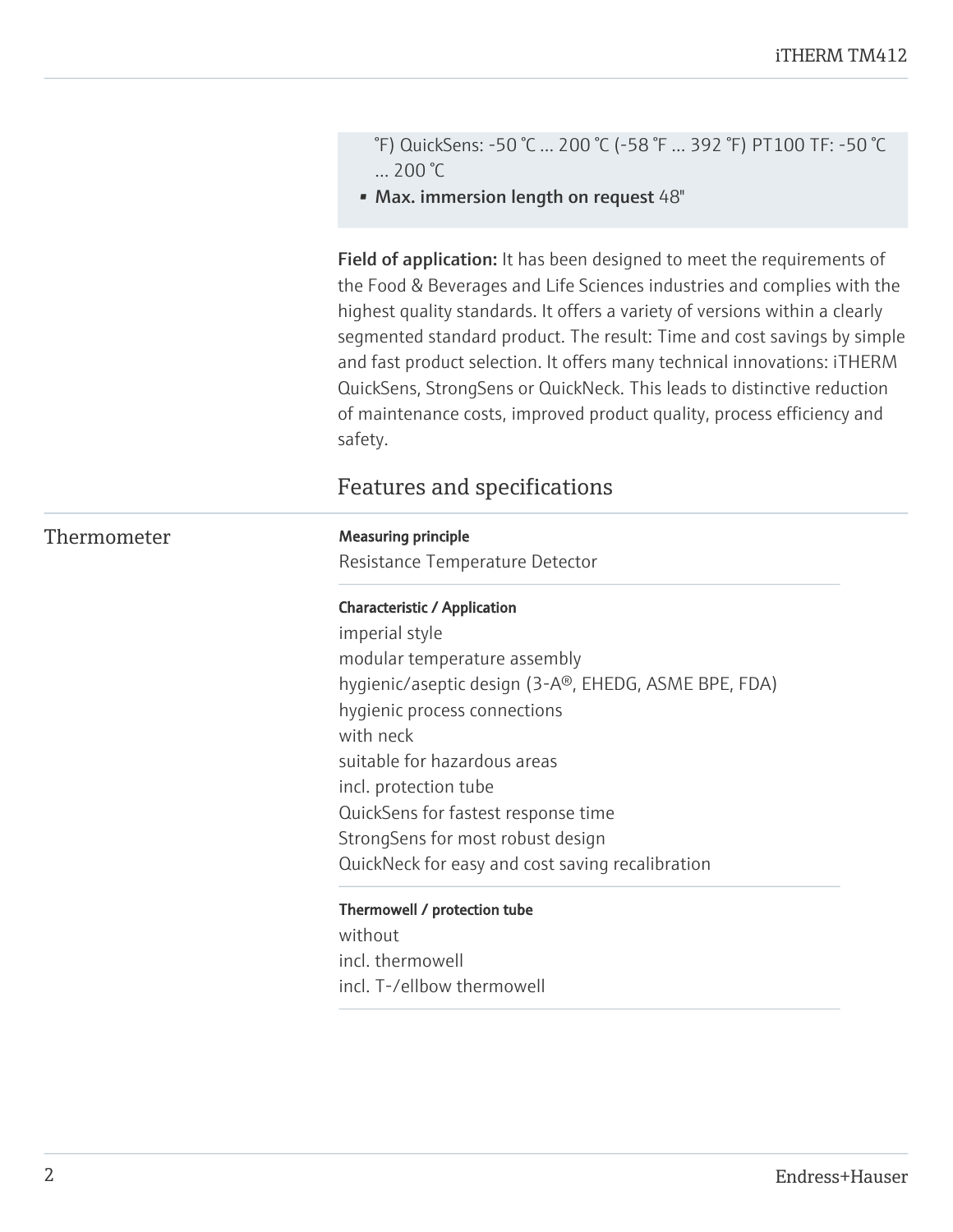# Thermometer

#### Insert / probe

mineral insulated (MI), flexible pipe version, isolated wires, not flexible

#### Outer diameter protection tube / Insert

 $1/4$ " (6,35 mm) 3/8'' (9,53 mm) 1/2" (12,7 mm)

#### Max. immersion length on request

48"

#### Material protection tube/ thermowell

316L

#### Process connection

Weld-in adapter Tri-clamp Clamp-connections according to ISO2852 G3/4" Liquiphant G1" Liquiphant Varivent T- and corner pieces

#### Tip shape

straight reduced

#### Surface roughness Ra

30 μin (0,76 μm) 15 μin (0,38 μm ) 15 μin (0,38 μm) electropolished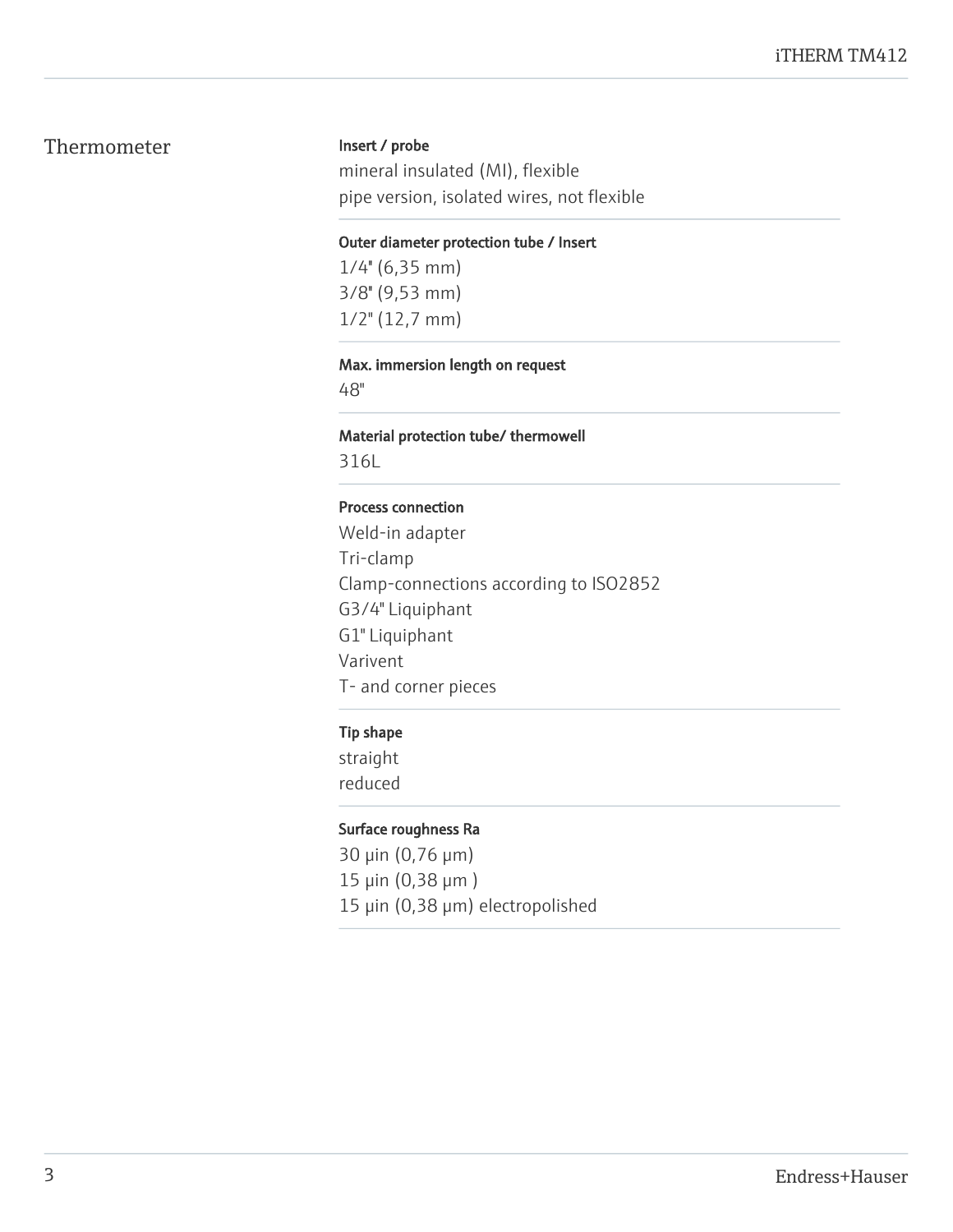### Thermometer

#### Operating temperature range

PT100 WW: -200 °C … 600 °C (-328 °F … 1.112 °F) StrongSens: -50 °C … 500 °C (-58 °F … 932 °F) QuickSens: -50 °C … 200 °C (-58 °F … 392 °F) PT100 TF: -50 °C … 200 °C

#### Max. process pressure (static)

at 20 °C: 40 bar (580 psi)

#### **Accuracy**

class B acc. to IEC 60751 class A acc. to IEC 60751 class AA acc. to IEC 60751

#### Response time

depending on configuration QuickSens:  $t90 = 1.5$  s StrongSens: t90 = 9,5 s

#### Integration head transmitter

yes (4 … 20 mA; HART; PROFIBUS PA; FOUNDATION FIELDBUS)

#### Ex - approvals

ATEX II ATEX IECEx FM CSA

#### **Certification**

SIL (transmitter only)